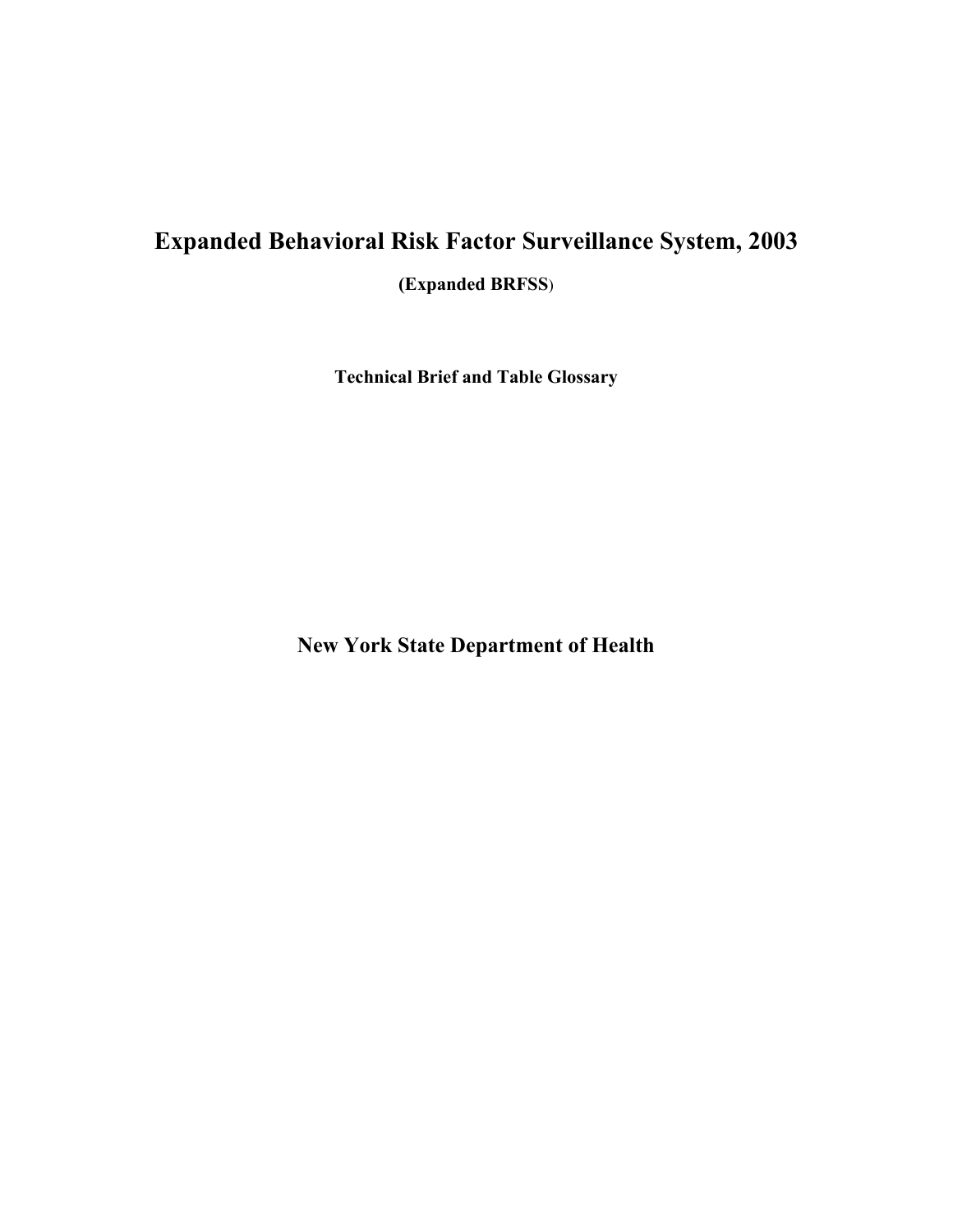| <b>Core Modules:</b>     |  |
|--------------------------|--|
|                          |  |
|                          |  |
|                          |  |
|                          |  |
|                          |  |
|                          |  |
|                          |  |
|                          |  |
|                          |  |
|                          |  |
|                          |  |
|                          |  |
|                          |  |
|                          |  |
|                          |  |
|                          |  |
|                          |  |
| <b>Optional Modules:</b> |  |
|                          |  |
|                          |  |
|                          |  |
|                          |  |
|                          |  |
|                          |  |
|                          |  |
|                          |  |
|                          |  |
|                          |  |
|                          |  |
|                          |  |
|                          |  |
|                          |  |
|                          |  |
|                          |  |
|                          |  |
|                          |  |
|                          |  |
|                          |  |
|                          |  |
|                          |  |
|                          |  |
|                          |  |
|                          |  |

# **Table of Contents:**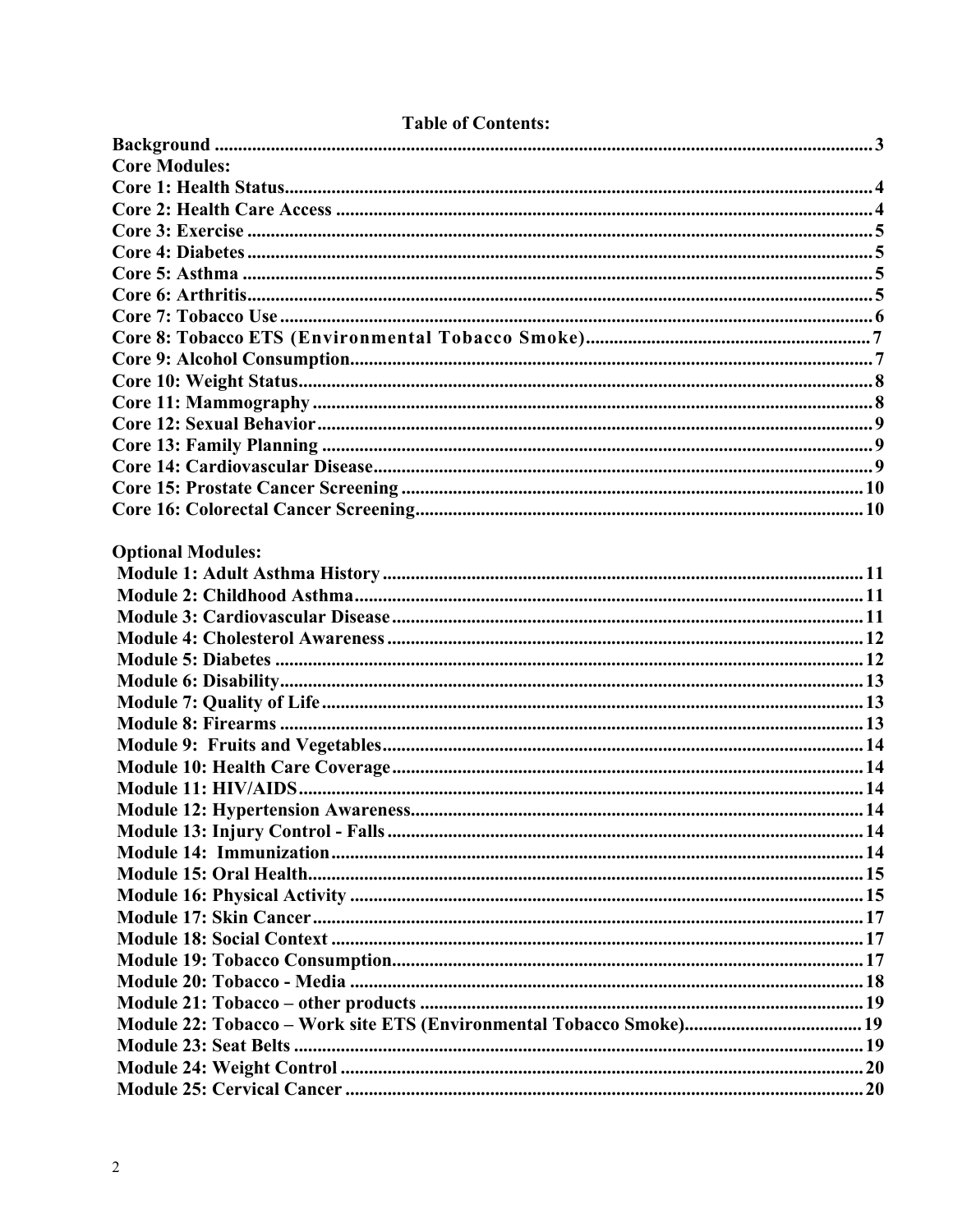#### <span id="page-2-0"></span>**Background**

The Expanded Behavioral Risk Factor Surveillance System (Expanded BRFSS) is a randomdigit-dialing (RDD) telephone survey conducting 38 localities (individual counties and county groupings) comprising the entire state to assess local level prevalence of behavioral risk factors and utilization of preventive care services related to the leading causes of illness, injury, and death. The Expanded BRFSS adhered closely to RDD survey protocol established by CDC for the annual statewide BRFSS. The survey was conducted from July 1, 2002 through July 31, 2003. The target sample size for each locality was 630 completed interviews.

The Expanded BRFSS questionnaire used standard BRFSS items and modules developed by the CDC. Questionnaire construction began with the development of a common set of Core items and modules to be asked in each of the 38 localities. Representatives from each county and from program areas within the NYSDOH prioritized topics to constitute the questionnaire Core. Each locality was then allowed to select Optional items and modules of particular interest to their respective area to complete the balance of their specific questionnaire. In localities opting not to select Optional questionnaire items, a "standard" questionnaire developed by the NYSDOH was administered.

### **State and Locality Core Tabulations**

This volume reports the results of the Core questionnaire items at the state and locality level including the locality-specific Optional modules. Data presented in the tables are summaries of the questions asked in the core and optional modules. The glossary is provided to enhance the user's understanding of the data elements reported in the tables.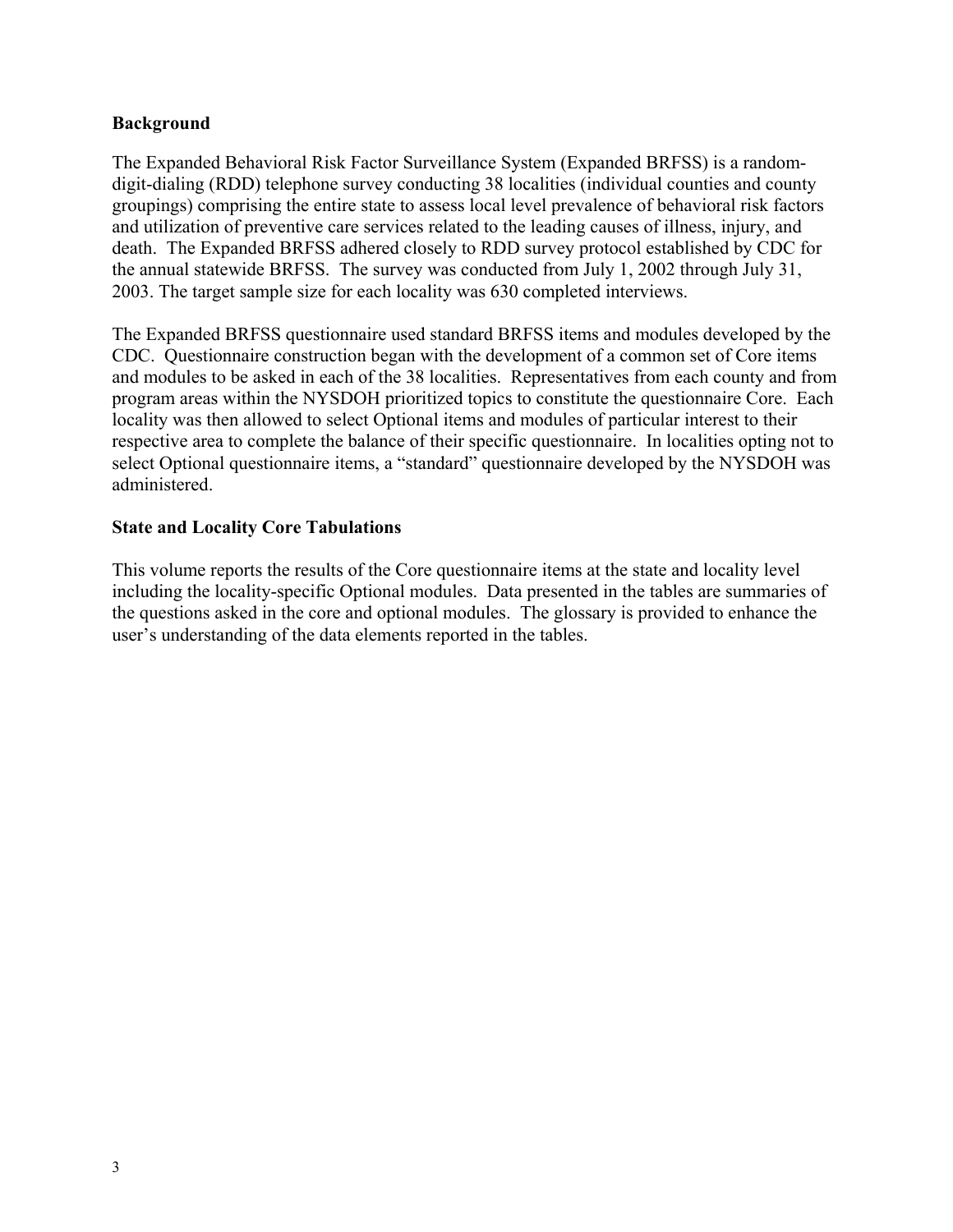# <span id="page-3-0"></span>**Glossary**

# **Core 1: Health Status**

#### **Self-rated Health Status**

| Fair or Poor | Fair or poor health                  |
|--------------|--------------------------------------|
| Good to      |                                      |
| Excellent    | Good health, excellent, or very good |

#### **Reported Number of Physical Distress Days in the Past Month**

| \$14 days      | Physical distress 14 days or more           |
|----------------|---------------------------------------------|
| $\leq$ 14 days | Physical distress less than 14 days or none |

#### **Reported Number of Mental Distress Days in the Past Month**

| \$14 days | Mental distress 14 days or more |  |
|-----------|---------------------------------|--|
|-----------|---------------------------------|--|

< 14 days Mental distress less than 14 days or none

# **Core 2: Health Care Access**

#### **Health Insurance Coverage, 18-64 Years of Age**

| Yes            | Health insurance coverage, 18-64 years of age    |
|----------------|--------------------------------------------------|
| N <sub>0</sub> | No health insurance coverage, 18-64 years of age |

#### **Health Insurance Coverage**

| Yes            | Have health care coverage, $18 + \text{years}$ of age          |
|----------------|----------------------------------------------------------------|
| N <sub>o</sub> | Did not have health care coverage, $18 + \text{ years of age}$ |

### **Reported Having a Routine Physical Exam in Past Two Years**

Yes Had routine checkup within past 2 years No Did not have a routine checkup within 2 years or never had physical exam

#### **Time in Past 12 months when Needed Medical Care but Could Not Get It**

| Yes          | Needed medical care in past 12 months but could not get it                                                                                                                                                                                                                                                                          |
|--------------|-------------------------------------------------------------------------------------------------------------------------------------------------------------------------------------------------------------------------------------------------------------------------------------------------------------------------------------|
| $\mathbf{M}$ | $\mathbf{n}$ $\mathbf{1}$ $\mathbf{1}$ $\mathbf{1}$ $\mathbf{1}$ $\mathbf{1}$ $\mathbf{1}$ $\mathbf{1}$ $\mathbf{1}$ $\mathbf{1}$ $\mathbf{1}$ $\mathbf{1}$ $\mathbf{1}$ $\mathbf{1}$ $\mathbf{1}$ $\mathbf{1}$ $\mathbf{1}$ $\mathbf{1}$ $\mathbf{1}$ $\mathbf{1}$ $\mathbf{1}$ $\mathbf{1}$ $\mathbf{1}$ $\mathbf{1}$ $\mathbf{1$ |

No Received medical care when needed in the past 12 months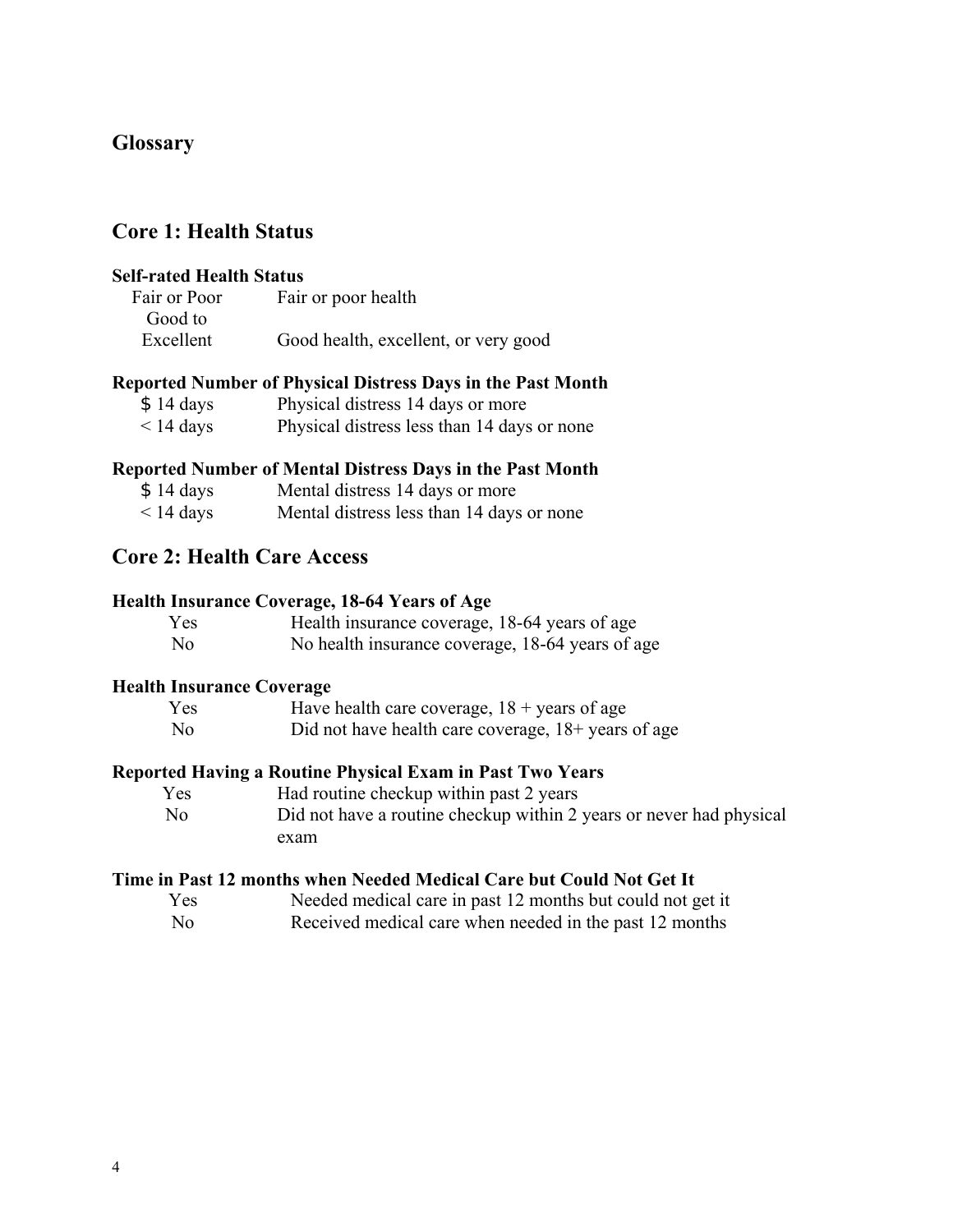# <span id="page-4-0"></span>**Core 3: Exercise**

# **Participated In Leisure-Time Physical Activity or Exercise During the Past 30 Days**

| Yes            | Leisure-time physical activity or exercise other than the person's    |
|----------------|-----------------------------------------------------------------------|
|                | regular job                                                           |
| N <sub>0</sub> | No leisure-time physical activity or exercise other than the person's |
|                | regular job                                                           |

### **Core 4: Diabetes**

#### **Physician Diagnosed Diabetes**

| Yes            | Physician diagnosed diabetes                            |
|----------------|---------------------------------------------------------|
| N <sub>0</sub> | Physician diagnosed gestational diabetes or no diabetes |

# **Core 5: Asthma**

#### **Lifetime Asthma Diagnosed by a Medical Professional**

| Yes            | Told by a doctor, nurse or health professional that they had asthma    |
|----------------|------------------------------------------------------------------------|
| N <sub>0</sub> | Have not been told by a doctor, nurse or health professional that they |
|                | had asthma                                                             |

#### **Current Asthma Diagnosed by a Medical Professional**

| Yes            | Told by a doctor, nurse or health professional that they had asthma    |
|----------------|------------------------------------------------------------------------|
|                | and that they still have asthma                                        |
| N <sub>0</sub> | Have not been told by a doctor, nurse or health professional that they |
|                | had asthma or do not still have asthma                                 |

### **Core 6: Arthritis**

#### **Arthritis Diagnosed by a Medical Professional**

| Yes            | Told by a doctor or health professional they have some form of       |
|----------------|----------------------------------------------------------------------|
|                | arthritis.                                                           |
| N <sub>0</sub> | Have not been told by a doctor or health professional they have some |
|                | form of arthritis.                                                   |

# **Doctor Diagnosed Arthritis or Possible Arthritis (Chronic Joint**

#### **Symptoms Only)**  Doctor Diagnosis Doctor diagnosed arthritis. Per CDC recommendations consider as prevalence measure. Possible Arthritis Chronic joint symptoms only No Arthritis or CJS No doctor diagnosed form of arthritis or reporting of chronic joint symptoms.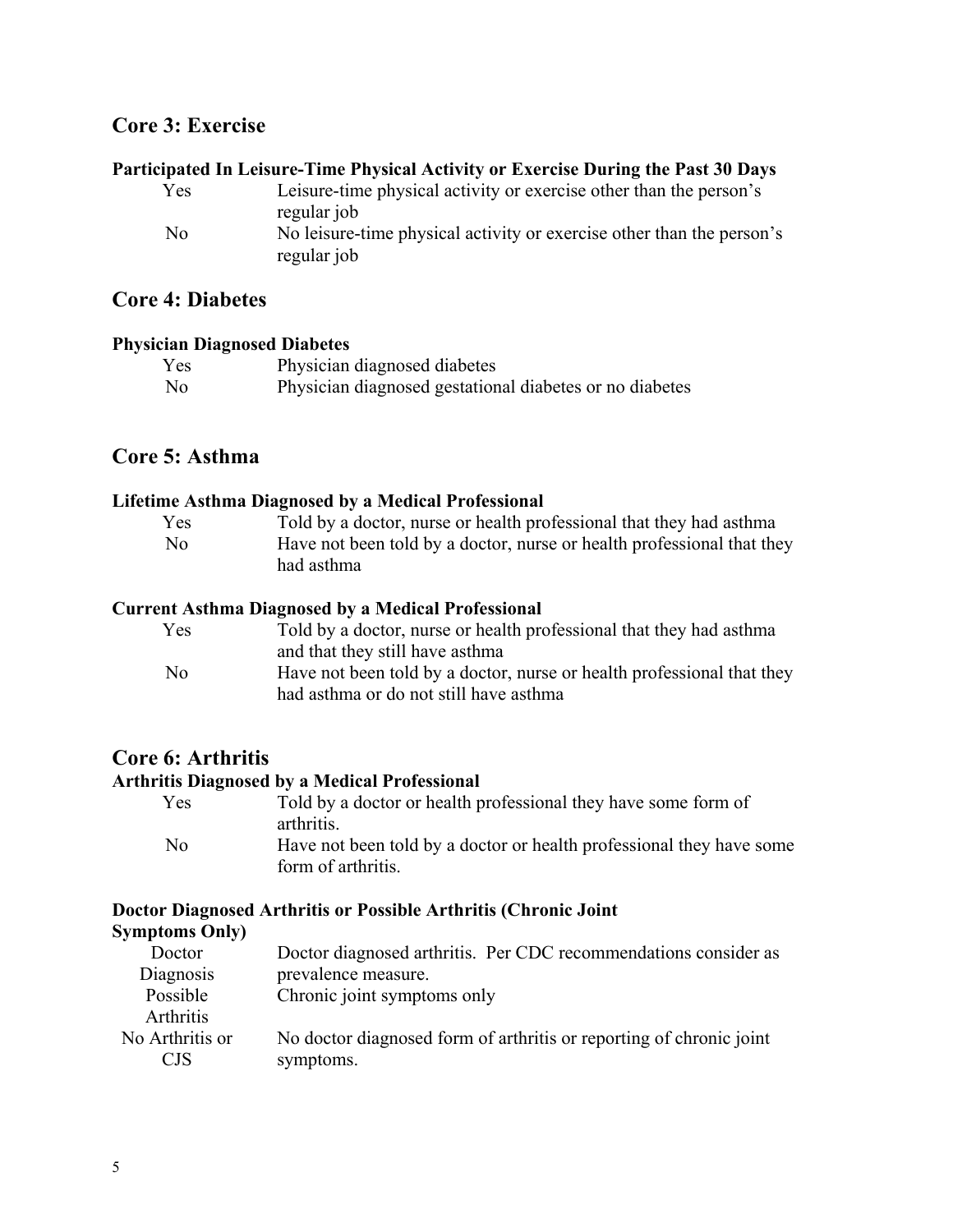# <span id="page-5-0"></span>**Core 7: Tobacco Use**

# **Ever Smoked 100 Cigarettes in Lifetime**

| Yes            | Smoked 100 cigarettes in their lifetime.        |
|----------------|-------------------------------------------------|
| N <sub>0</sub> | Did not smoke 100 cigarettes in their lifetime. |

# **Current Smoker**

| Yes | Smoked at least 100 cigarettes in their lifetime and now smoke                                                                                      |
|-----|-----------------------------------------------------------------------------------------------------------------------------------------------------|
|     | everyday or somedays.                                                                                                                               |
| No  | Did not smoke at least 100 cigarettes in their lifetime or those who<br>have smoked 100 cigarettes in their lifetime but do not currently<br>smoke. |

# **Status of Cigarette Smoking**

| Everyday        | Smoked at least 100 cigarettes in their lifetime and now smoke every  |
|-----------------|-----------------------------------------------------------------------|
| Smoker          | day.                                                                  |
| Someday         | Smoked at least 100 cigarettes in their lifetime and now smoke some   |
| Smoker          | days.                                                                 |
| Former or Never | Smoked at least 100 cigarettes in their lifetime and currently do not |
| Smoked          | smoke or have never smoked 100 cigarettes in their lifetime.          |
|                 |                                                                       |

# **Attempted to Quit - Current Smokers**

| Yes | Current smokers who report that they tried to quit smoking in past |
|-----|--------------------------------------------------------------------|
|     | twelve months for one day or longer because they were trying to    |
|     | quit.                                                              |
| No  | Current smokers who reported did not try to quit smoking in past   |
|     | twelve months.                                                     |

# **Attempted to Quit - Everyday Smokers**

| Yes | Everyday smokers who report that they tried to quit smoking in past |
|-----|---------------------------------------------------------------------|
|     | twelve months for one day or longer because they were trying to     |
|     | quit.                                                               |
| No  | Everyday smokers who reported they did not try to quit smoking for  |
|     | one day or longer in the past twelve months.                        |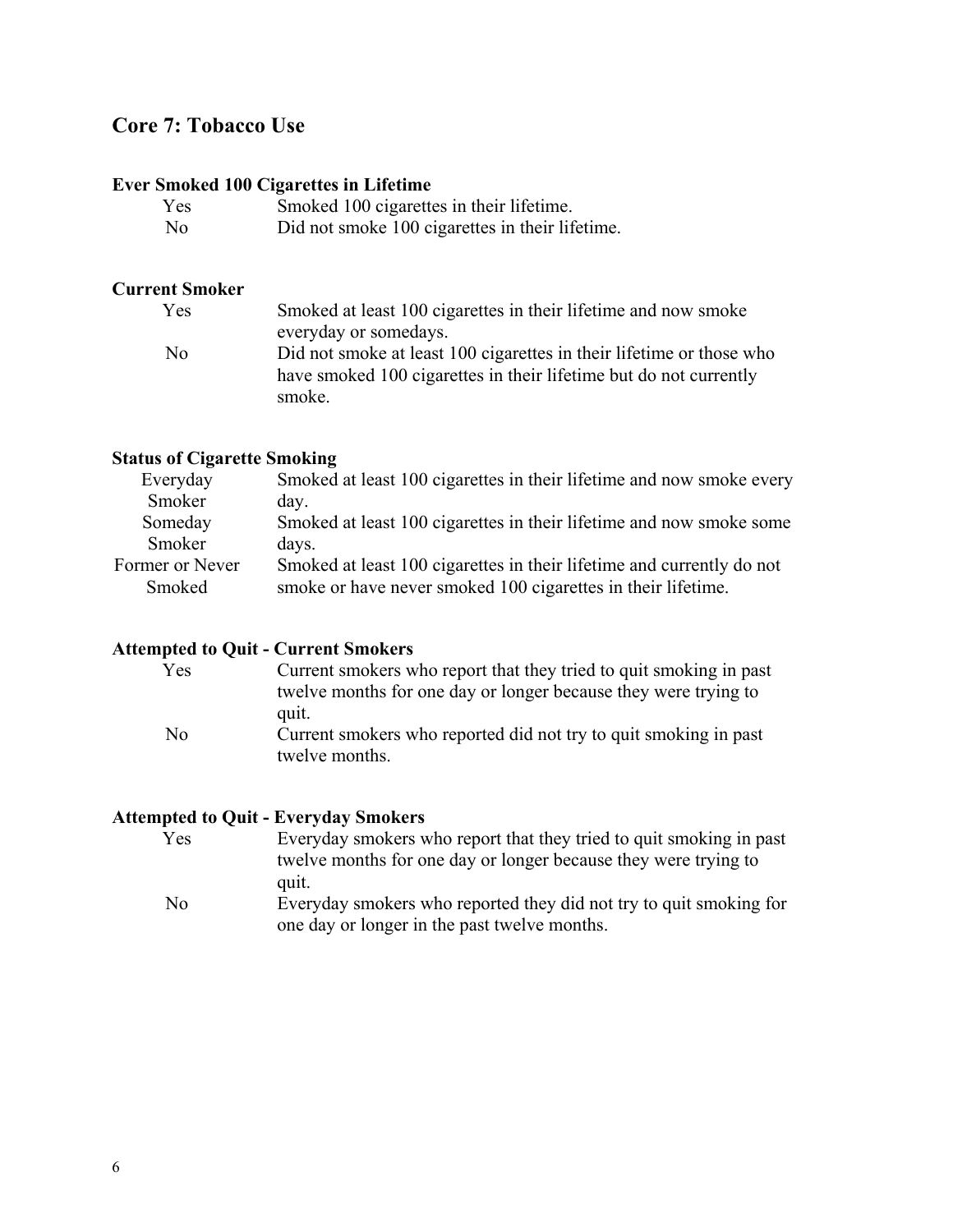# <span id="page-6-0"></span>**Core 8: Tobacco ETS (Environmental Tobacco Smoke)**

#### **Home Smoking Policies**

| Not allowed  | Rules about smoking inside home, smoking is not allowed in home. |
|--------------|------------------------------------------------------------------|
| Allowed some | Rules about smoking inside home, smoking is allowed some places  |
| places       | in home.                                                         |
| Allowed      | Rules about smoking inside home, smoking is allowed anywhere in  |
| anywhere     | home or no rules.                                                |
|              |                                                                  |

### **Home Smoking**

| Yes | In the past 30 days someone smoked cigarettes, cigars, or pipes |
|-----|-----------------------------------------------------------------|
|     | inside your home.                                               |
| No  | In the past 30 days, no one person including yourself, smoked   |
|     | cigarettes, cigars, or pipes anywhere inside your home.         |

# **Core 9: Alcohol Consumption**

### **At Risk for Binge Drinking (Drank in Past Month and had 5 or more Drinks per Drink Occasion)**

| Yes            | Drank in the past 30 days and had five or more drinks on one or        |
|----------------|------------------------------------------------------------------------|
|                | more occasions in the past month.                                      |
| N <sub>0</sub> | Did not drink in the past 30 days or did drink in the past 30 days but |
|                | did not have five or more drinks on an occasion.                       |

### **At Risk for Heavy Drinking (Males More than 2 Drinks and Females More Than 1 Drink per Day in Past Month)**

| Yes  | Male and had more than 2 drinks per day, female and had more than   |
|------|---------------------------------------------------------------------|
|      | 1 drink per day in past month.                                      |
| - No | Male and had less than 2 drinks per day, female and had less than 1 |
|      | drink per day in past month.                                        |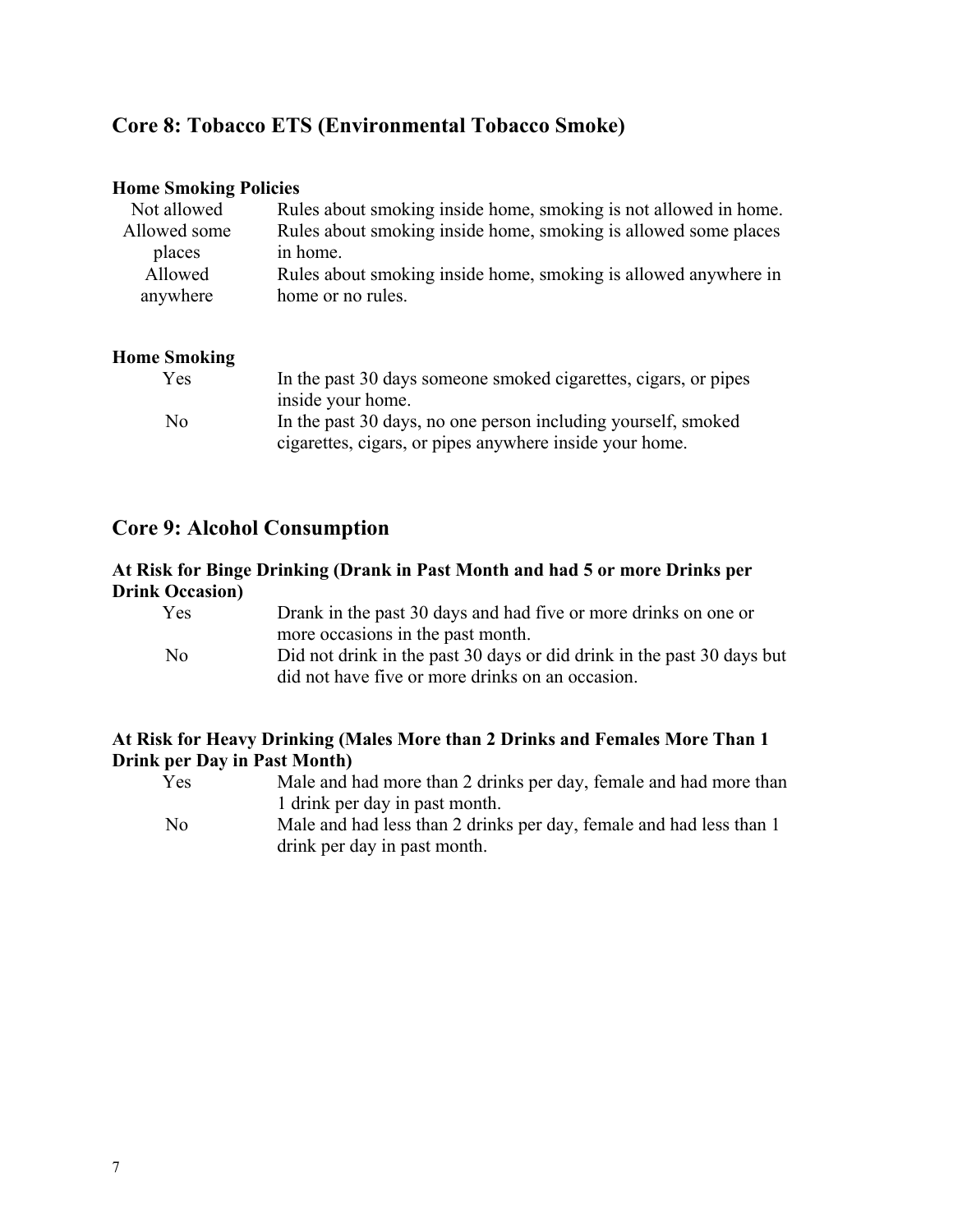# <span id="page-7-0"></span>**Core 10: Weight Status**

Body Mass Index Metric conversion: weight kg ) height  $(m)$ <sup>\*\*</sup>2

# **Overweight or Obese, BMI(Body Mass Index) 25 or More**

| Yes            | Body mass index equal to or greater than 25.00 but less than 99.99. |
|----------------|---------------------------------------------------------------------|
| N <sub>0</sub> | Body mass index less than 25.00.                                    |

# **Weight Status (Not Overweight BMI<25, Overweight BMI 25-29, Obese BMI 30+)**

| Underweight $\setminus$ |                                                                     |
|-------------------------|---------------------------------------------------------------------|
| Normal                  | Body mass index less than 25.00.                                    |
| Overweight              | Body mass index equal to or greater than 25.00 but less than 30.00. |
| Obese                   | Body mass index greater than or equal to 30.00.                     |

# **Core 11: Mammography**

|  | Ever Had Mammography Screening, Women Aged 40 Years and Older                                                                                                                                                                                                                                                                                                                                                                                                                              |  |  |  |
|--|--------------------------------------------------------------------------------------------------------------------------------------------------------------------------------------------------------------------------------------------------------------------------------------------------------------------------------------------------------------------------------------------------------------------------------------------------------------------------------------------|--|--|--|
|  | $\blacksquare$ $\blacksquare$ $\blacksquare$ $\blacksquare$ $\blacksquare$ $\blacksquare$ $\blacksquare$ $\blacksquare$ $\blacksquare$ $\blacksquare$ $\blacksquare$ $\blacksquare$ $\blacksquare$ $\blacksquare$ $\blacksquare$ $\blacksquare$ $\blacksquare$ $\blacksquare$ $\blacksquare$ $\blacksquare$ $\blacksquare$ $\blacksquare$ $\blacksquare$ $\blacksquare$ $\blacksquare$ $\blacksquare$ $\blacksquare$ $\blacksquare$ $\blacksquare$ $\blacksquare$ $\blacksquare$ $\blacks$ |  |  |  |

| Yes            | Female and ever had a mammogram.  |
|----------------|-----------------------------------|
| N <sub>0</sub> | Female and never had a mammogram. |

### **Received Mammography Screening in Past Two Years, Women Aged 40 Years and Older**

|                | Female aged 40 and older and have received a mammogram within the |
|----------------|-------------------------------------------------------------------|
| Yes            | past two years.                                                   |
|                | Female aged 40 and older and have not received a mammogram within |
| N <sub>0</sub> | the past two years.                                               |

# **Why Received Mammography Screening, Women Aged 40 Years and Older**

| Routine               |                                                       |
|-----------------------|-------------------------------------------------------|
| Checkup               | Female and had mammogram as a routine checkup.        |
| <b>Breast Problem</b> | Female and had mammogram because of a breast problem. |
| <b>Had Breast</b>     | Female and had mammogram because had breast cancer.   |
| Cancer                |                                                       |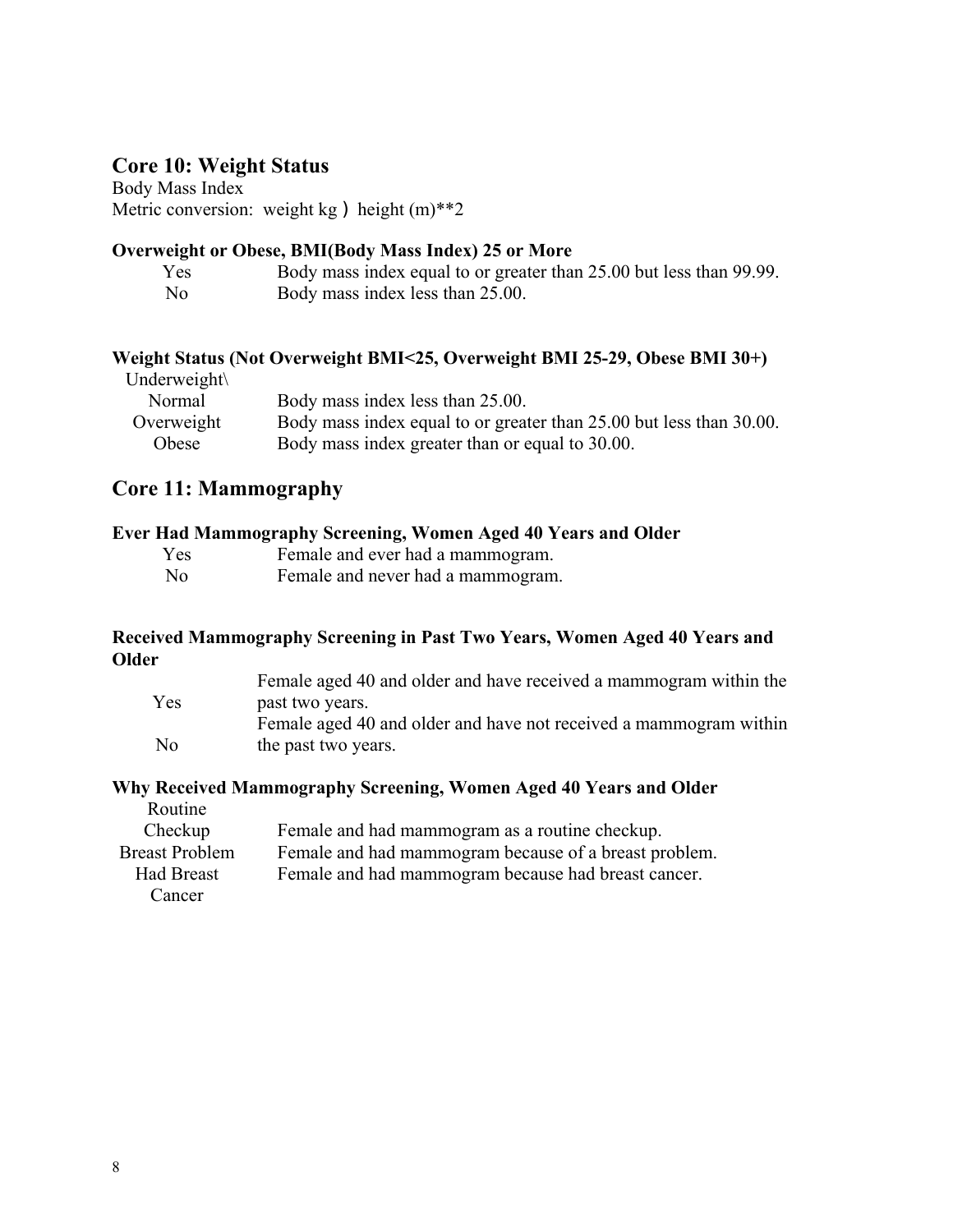# <span id="page-8-0"></span>**Core 12: Sexual Behavior**

#### **Ever Counseled by Medical Professional on Prevention of STD's Through Condom Use, Aged 64 or Younger**

| Yes            | Aged 18-64 adults who report ever counseled on prevention of      |
|----------------|-------------------------------------------------------------------|
|                | Sexually Transmitted Diseases (STD's) through the use of condoms. |
| N <sub>0</sub> | Aged 18-64 adults who report not counseled on the use of condoms  |
|                | to prevent STD's.                                                 |

#### **Sexually Active, Aged 18-64 Years Old**

| Yes | Aged 18-64 and had sexual intercourse with one or more partners in |
|-----|--------------------------------------------------------------------|
|     | the past 12 months.                                                |
| No  | Aged 18-64 and have not had sexual intercourse with anyone in the  |
|     | past 12 months                                                     |

#### **Multiple Partners in Past 12 Months, Sexually Active, Aged 64 or Younger**

| Yes            | Sexually active t having intercourse with 2 or more partners in the |
|----------------|---------------------------------------------------------------------|
|                | past 12 months                                                      |
| N <sub>0</sub> | Sexually active intercourse with 1 partner in the past 12 months    |

#### **Used Condom Last Time Had Sexual Intercourse, Aged 64 or Younger**

| Yes            | Sexually active Used Condom Last Time Had Sexual Intercourse |
|----------------|--------------------------------------------------------------|
| N <sub>0</sub> | Sexually active did not use Condom Last Time Had Sexual      |
|                | Intercourse                                                  |

# **Core 13: Family Planning**

### **Birth Control(BC) Use To Prevent Pregnancy Among Reproductive Aged Men(18-59) and Women(18-44)**

| Use BC        | Use birth control to prevent pregnancy                             |
|---------------|--------------------------------------------------------------------|
| No BC at risk | Does not use birth control to prevent pregnancy and at risk of     |
|               | pregnancy                                                          |
| No BC         | Does not use birth control to prevent pregnancy and not at risk of |
|               | pregnancy                                                          |

# **Core 14: Cardiovascular Disease**

#### **Physician Diagnosed Heart Attack, Angina or Stroke**

| Yes | Were told they had a heart attack, angina or stroke     |
|-----|---------------------------------------------------------|
| No. | Were not told they had a heart attack, angina or stroke |

#### **Physician Diagnosed Coronary Heart Disease (Heart Attack or Angina)**

| Yes | Diagnosed that they had a heart attack or angina |  |  |
|-----|--------------------------------------------------|--|--|
|     |                                                  |  |  |

No Had not had a heart attack or angina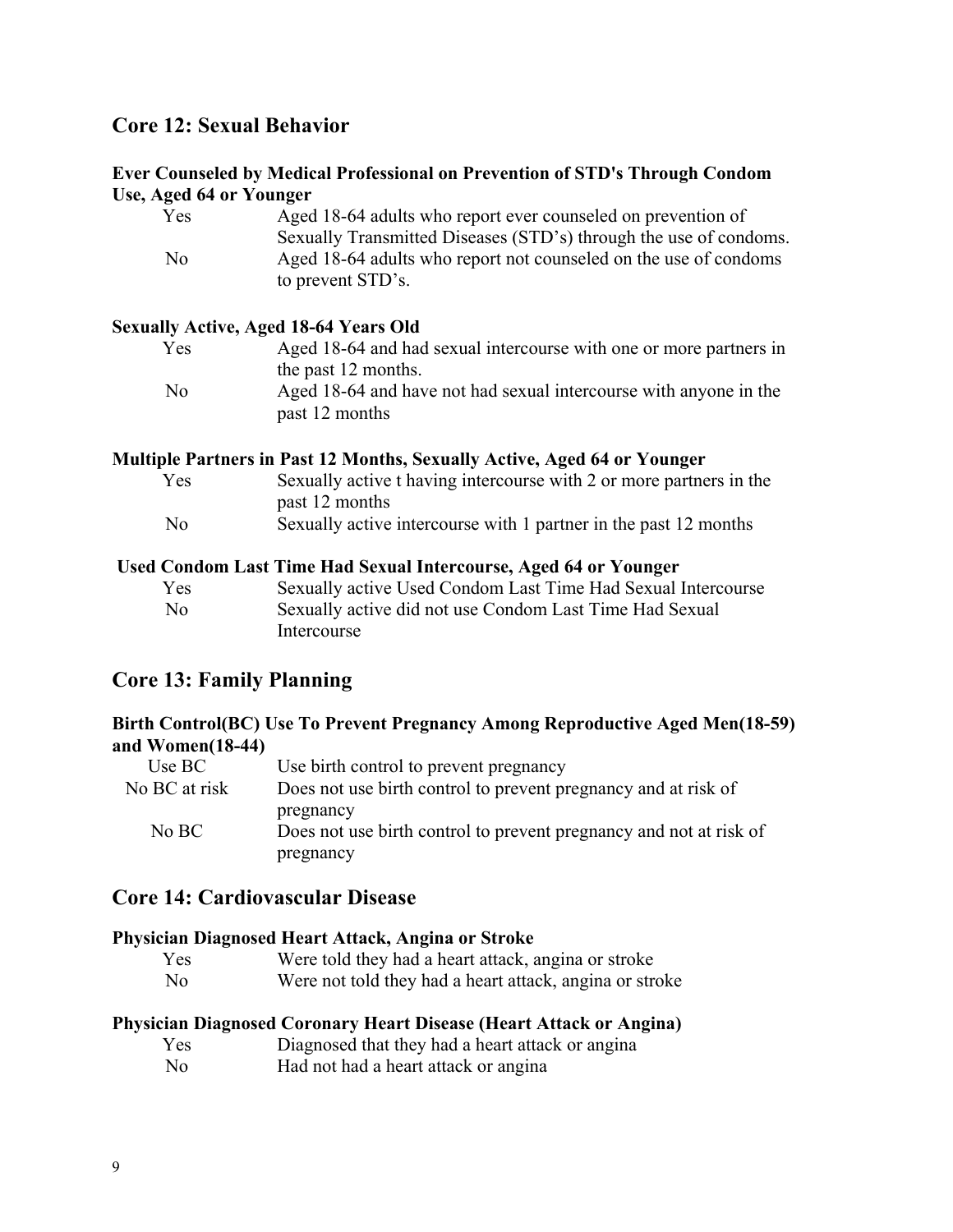# <span id="page-9-0"></span>**Core 15: Prostate Cancer Screening**

#### **Ever Had Prostate Specific Antigen Test, Men Aged 40 and Older**

| Yes            | Had a Prostate Specific Antigen (PSA) Test               |
|----------------|----------------------------------------------------------|
| N <sub>0</sub> | Did not ever have a Prostate Specific Antigen (PSA) Test |

#### **Received Prostate Specific Antigen Test in the Past Two Years, Men Aged 40 and Older**

| Yes            | Had PSA Test in the past two years                     |
|----------------|--------------------------------------------------------|
| N <sub>0</sub> | Did not have a PSA Test in the past two years or never |

#### **Ever Had a Digital Rectal Exam, Men Aged 40 and Older**

| Yes            | Ever had DRE exam          |
|----------------|----------------------------|
| N <sub>0</sub> | Did not ever have DRE exam |

#### **Ever Been Told by a Medical Professional that Had Prostate Cancer, Men Aged 40 and Older**

| Yes            | Ever been told had prostate cancer              |
|----------------|-------------------------------------------------|
| N <sub>0</sub> | Had not been told that they had prostate cancer |

### **Core 16: Colorectal Cancer Screening**

#### **Ever Used a Blood Stool Test at Home, Aged 50 and Older**

| Yes            | Ever used Blood Stool Test (BST) at home    |
|----------------|---------------------------------------------|
| N <sub>0</sub> | Had not used Blood Stool Test (BST) at home |

#### **Used a Blood Stool Test at Home in the Past Year, Aged 50 and Older**

- Yes Used Blood Stool Test (BST) at home in past year
- No Had not used Blood Stool Test (BST) at home in past year

#### **Used a Blood Stool Test at Home in the Past 2 Years, Aged 50 and Older**

| Yes | Aged 50 and older that have had a Blood Stool Test (BST) at home |
|-----|------------------------------------------------------------------|
|     | within the past two years                                        |

No Aged 50 and older that have not received a Blood Stool Test (BST) at home within the past two years

#### **Ever Had a Sigmoidoscopy or Colonoscopy, Aged 50 and Older**

Yes Aged 50 and older that have had a sigmoidoscopy or colonoscopy No Aged 50 and older that have never had a sigmoidoscopy or colonoscopy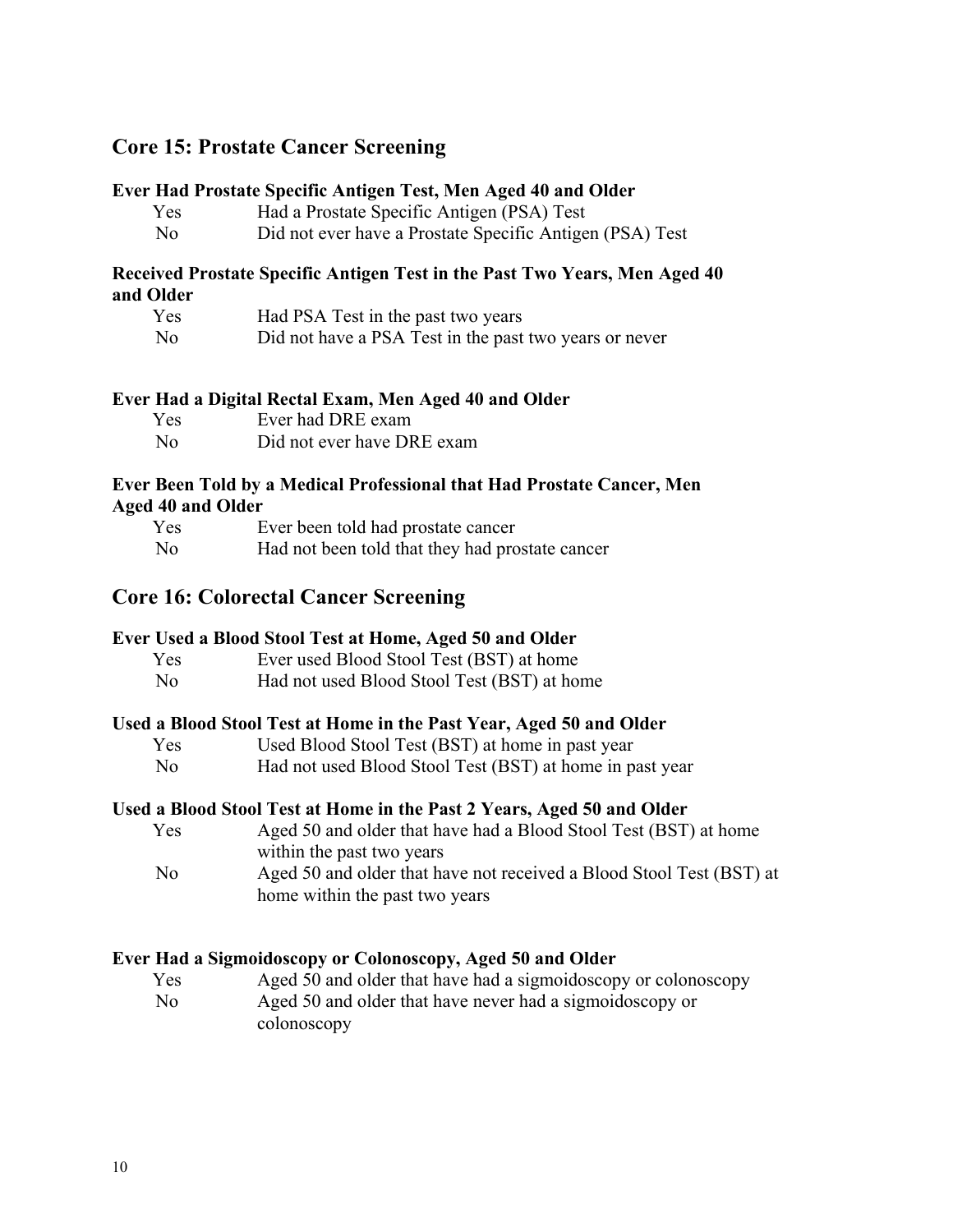### <span id="page-10-0"></span>**Had a Sigmoidoscopy or Colonoscopy in the Past 10 Years, Aged 50 and Older**

| <b>Yes</b>     | Aged 50 and older that have had a sigmoid oscopy or colonescopy in |
|----------------|--------------------------------------------------------------------|
|                | past 10 years                                                      |
| N <sub>0</sub> | Aged 50 and older that have never had a sigmoid oscopy or          |
|                | colonoscopy in past 10 years                                       |

#### **Had a Blood Stool Test Using a Home Kit in the Past Year or Had a Lower Endoscopy in the Past 10 Years, Aged 50 and Older**

| Yes | Aged 50 and older that have had a BST in the past year or a       |
|-----|-------------------------------------------------------------------|
|     | sigmoidoscopy or colonoscopy in past 10 years                     |
| No  | Aged 50 and older that have never had a BST in the past year or a |
|     | sigmoidoscopy or colonoscopy in past 10 years                     |

# **Module 1: Adult Asthma History**

#### **Have had an Asthma Episode or Attack in the Past 12 Months, among Those with Asthma**

| Yes            | Had an asthma attack in past 12 months          |
|----------------|-------------------------------------------------|
| N <sub>0</sub> | Did not have an asthma attack in past 12 months |

# **Module 2: Childhood Asthma**

**Note: At this time the childhood module tables are not reported due to missing data elements.** 

# **Module 3: Cardiovascular Disease**

### **Adults Eating Fewer High Fat or High Cholesterol Foods to Lower Risk of Developing Heart Disease or Stroke**

| Yes            | Eating fewer high fat or high cholesterol foods to lower risk of     |
|----------------|----------------------------------------------------------------------|
|                | developing heart disease or stroke.                                  |
| N <sub>0</sub> | Not eating fewer high fat or high cholesterol foods to lower risk of |
|                | developing heart disease or stroke.                                  |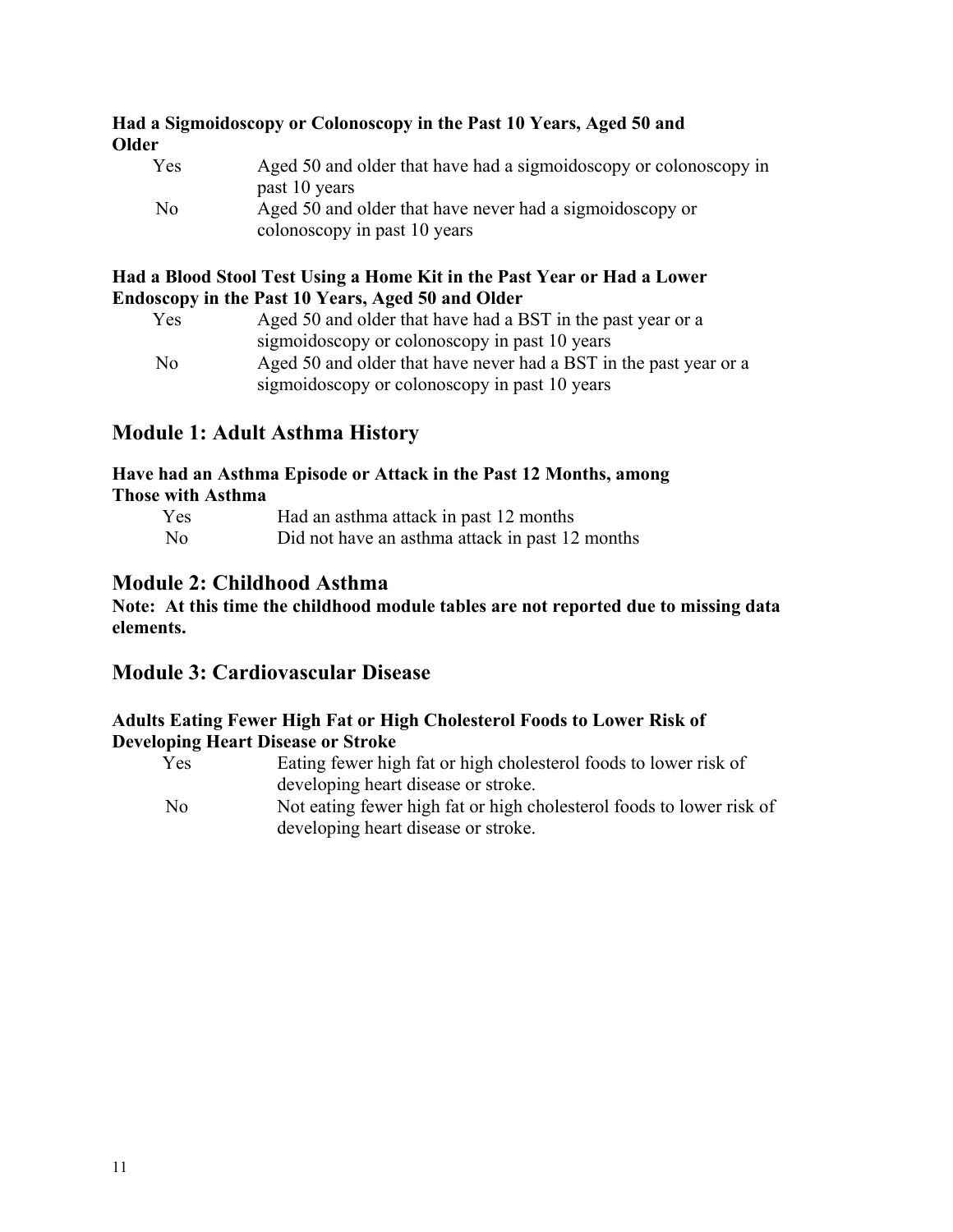### <span id="page-11-0"></span>**Adults Eating More Fruits and Vegetables to Lower Risk of Developing Heart Disease or Stroke**

| Yes | Eating more fruits and vegetables to lower risk of developing heart                           |
|-----|-----------------------------------------------------------------------------------------------|
|     | disease or stroke.                                                                            |
| No  | Not eating more fruits and vegetables to lower risk of developing<br>heart disease or stroke. |
|     |                                                                                               |

# **Adults More Physically Active to Lower Risk of Developing Heart Disease or Stroke**

| Yes            | More physically active to lower risk of developing heart disease or<br>stroke      |
|----------------|------------------------------------------------------------------------------------|
| N <sub>0</sub> | Not more physically active to lower risk of developing heart disease<br>or stroke. |

# **Module 4: Cholesterol Awareness**

### **Ever had Blood Cholesterol Checked**

| Yes            | Ever had blood cholesterol checked.     |
|----------------|-----------------------------------------|
| N <sub>0</sub> | Did not have blood cholesterol checked. |

### **Had Blood Cholesterol Checked in the Past Five Years**

| Yes            | Had blood cholesterol checked in the past five years.            |
|----------------|------------------------------------------------------------------|
| N <sub>0</sub> | Did not have blood cholesterol checked in the past five years or |
|                | never having blood cholesterol checked.                          |

# **Module 5: Diabetes**

#### **Check Blood for Glucose or Sugar at Least Once per Day among Those with Diabetes**

| Yes            | Check blood for glucose or sugar at least once per day, among those  |
|----------------|----------------------------------------------------------------------|
|                | with diabetes.                                                       |
| N <sub>0</sub> | Do not check blood for glucose or sugar at least once per day, among |
|                | those with diabetes.                                                 |

# **Check Feet for Sores or Irritations at Least Once per Day among Those with Diabetes**

| Yes | Check feet for sores or irritations at least once per day, among those |
|-----|------------------------------------------------------------------------|
|     | with diabetes.                                                         |
| No  | Did not check feet for sores or irritations at least once per day,     |
|     | among those with diabetes.                                             |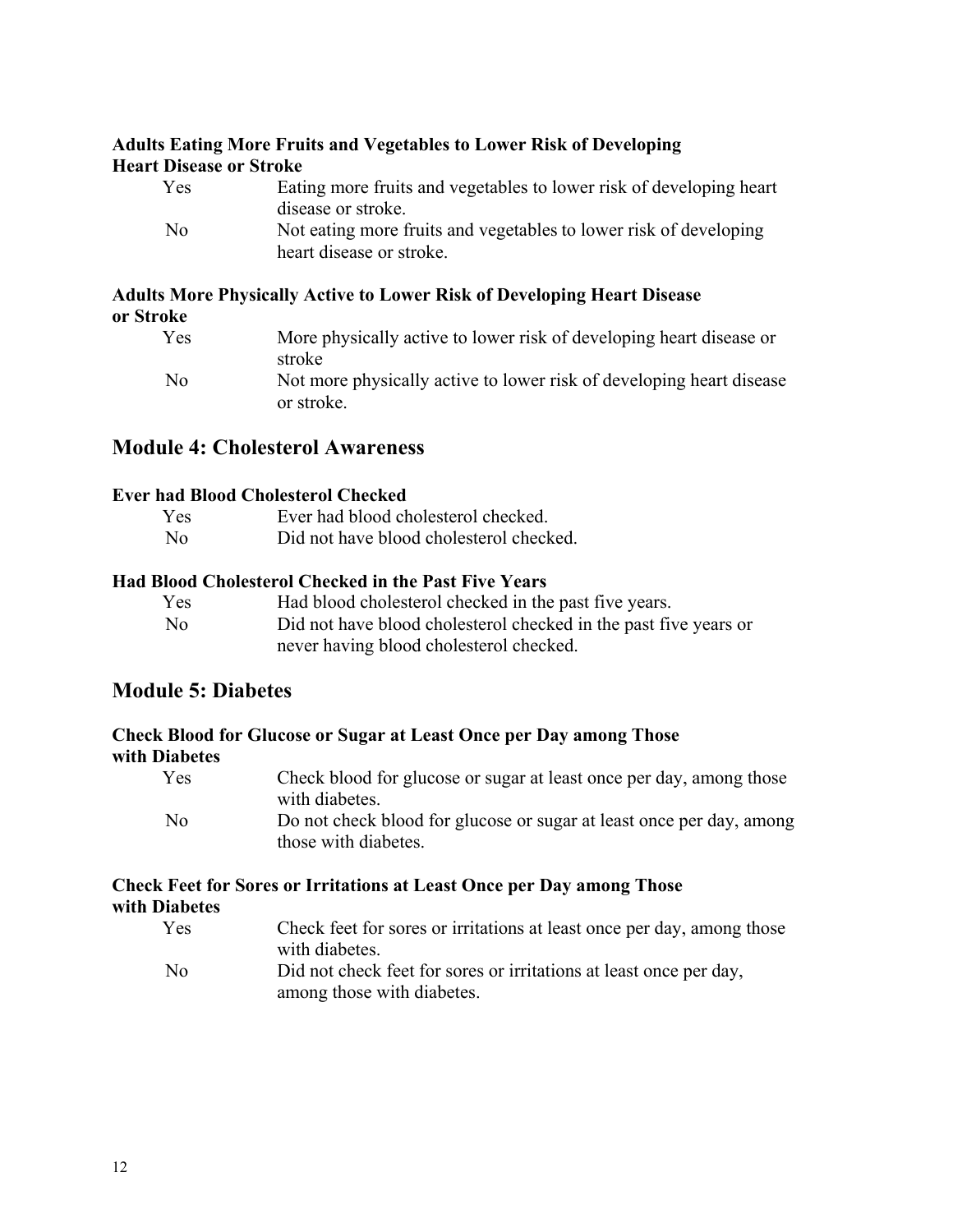# <span id="page-12-0"></span>**Had Feet Checked by a Medical Professional in Past Twelve Months,**

#### **among Those with Diabetes**

| Yes | Had feet checked by a medical professional in past twelve months,  |
|-----|--------------------------------------------------------------------|
|     | among those with diabetes.                                         |
| No  | Did not have feet checked by a medical professional in past twelve |
|     | months, among those with diabetes.                                 |

# **Had Dilated Eye Exam in Past 12 Months, among Those with Diabetes**

| Yes            | Had dilated eye exam in past 12 months, among those with diabetes. |
|----------------|--------------------------------------------------------------------|
| N <sub>0</sub> | Did not have dilated eye exam in past 12 months, among those with  |
|                | diabetes.                                                          |

# **Module 6: Disability**

### **Adults with a Disability**

| <b>Yes</b> | Disability, limited in activities due to physical, mental or emotional |
|------------|------------------------------------------------------------------------|
|            | problems or need to use special equipment due to health problem.       |
| No         | Did not report a disability, not limited or not needing special        |
|            | equipment.                                                             |

# **Module 7: Quality of Life**

### **Adults with a Disability Requiring Help**

| Disability need | Disability and requiring help with personal care or routine needs.    |
|-----------------|-----------------------------------------------------------------------|
| help            |                                                                       |
| Disability no   | Have a disability not requiring help with personal care or routine    |
| help needed     | needs.                                                                |
| No Disability   | Did not report having a disability or needing help with personal care |
|                 | or routine needs.                                                     |

# **Module 8: Firearms**

#### **Living in home with loaded firearm**

| Yes            | Living in home with loaded firearm               |
|----------------|--------------------------------------------------|
| N <sub>0</sub> | Living in home with no loaded firearm or no gun. |

### **Living in Home with Loaded and Unlocked Firearm**

- Yes Living in home with loaded and unlocked firearm.
- No Living in home with no gun, loaded and locked or unloaded and locked firearm.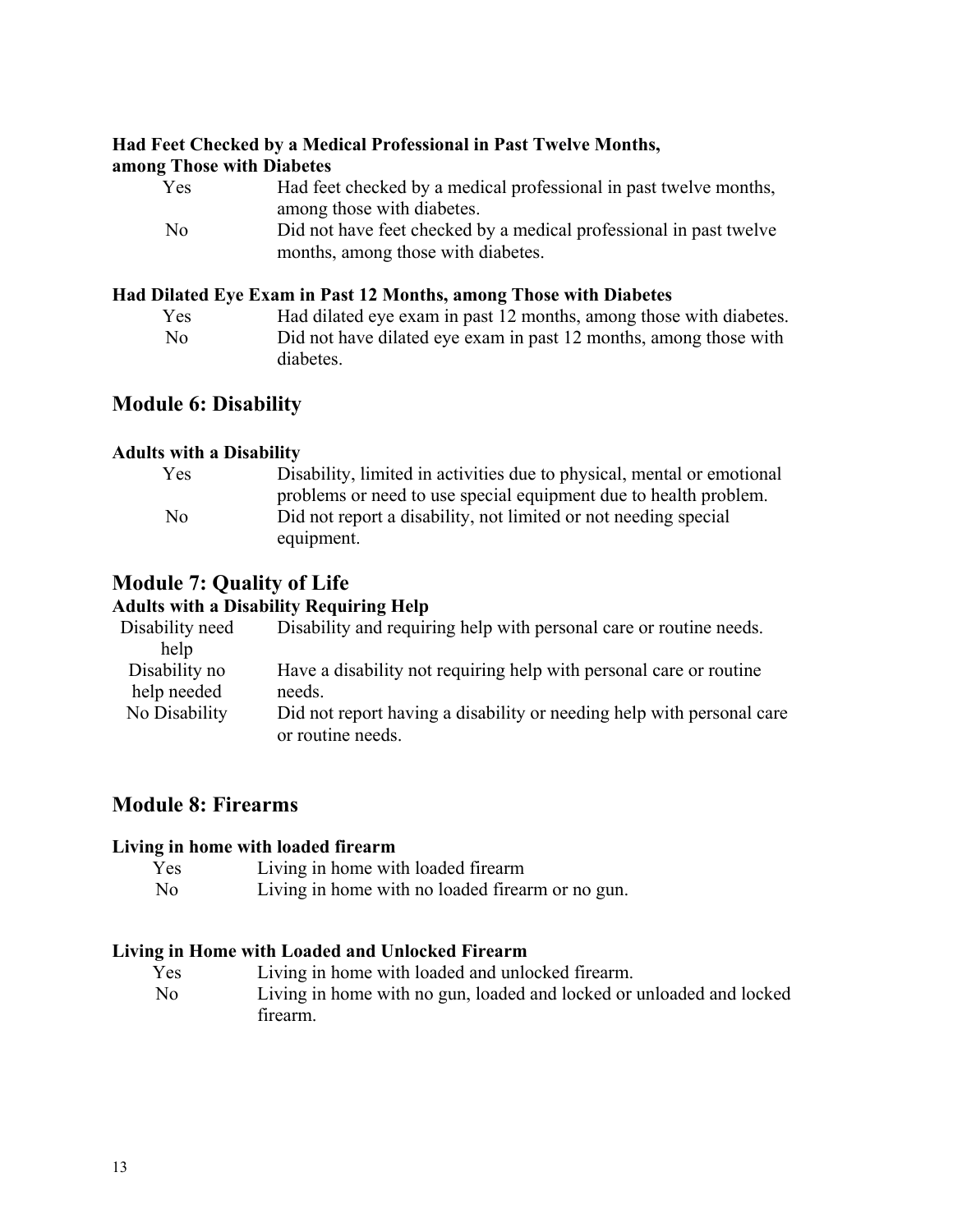# <span id="page-13-0"></span>**Module 9: Fruits And Vegetables**

#### **Eat Five Fruits or Vegetable Servings Per Day**

| Yes            | Eat five fruits or vegetable servings per day.        |
|----------------|-------------------------------------------------------|
| N <sub>0</sub> | Do not eat five fruits or vegetable servings per day. |

# **Module 10: Health Care Coverage**

#### **Main Reason for Not Having Health Care Coverage**

Changed or Lost

| iob              | No health care coverage due to changing or losing a job. |
|------------------|----------------------------------------------------------|
| Could not afford | No health care coverage because could not afford it.     |
| Other            | No health care coverage due to other reasons.            |

#### **No Health Care Coverage in Past Two Years**

| Yes            | Without health care coverage for the past two years.         |
|----------------|--------------------------------------------------------------|
| N <sub>0</sub> | Have not been without health care coverage in past two years |

### **Module 11: HIV/AIDS**

#### **Ever Been Tested for HIV, Aged 18-64**

| Yes            | Aged 18-64 and have been tested for HIV.     |
|----------------|----------------------------------------------|
| N <sub>0</sub> | Aged 18-64 and have not been tested for HIV. |

## **Module 12: Hypertension Awareness**

#### **Ever Been Told Have High Blood Pressure by a Medical Professional**

- Yes Ever told have high blood pressure.
- No Never told have high blood pressure or yes only during pregnancy.

# **Module 13: Injury Control - Falls**

#### **Had a Fall in Past Three Months**

| No fall          | Did not have a fall, in the past three months.                               |
|------------------|------------------------------------------------------------------------------|
| Fall with injury | Had a fall and resulted in injury, in the past three months.                 |
| Fall no injury   | Having had a fall and did not result in injury, in the past three<br>months. |

# **Module 14: Immunization**

#### **Had a Flu Shot in the Past 12 Months, Aged 65 and Older**

| Yes            | Aged 65 or more who reported having had a flu shot within the past |
|----------------|--------------------------------------------------------------------|
|                | 12 months.                                                         |
| N <sub>0</sub> | Aged 65 or more who reported not having had a flu shot within the  |
|                | past 12 months                                                     |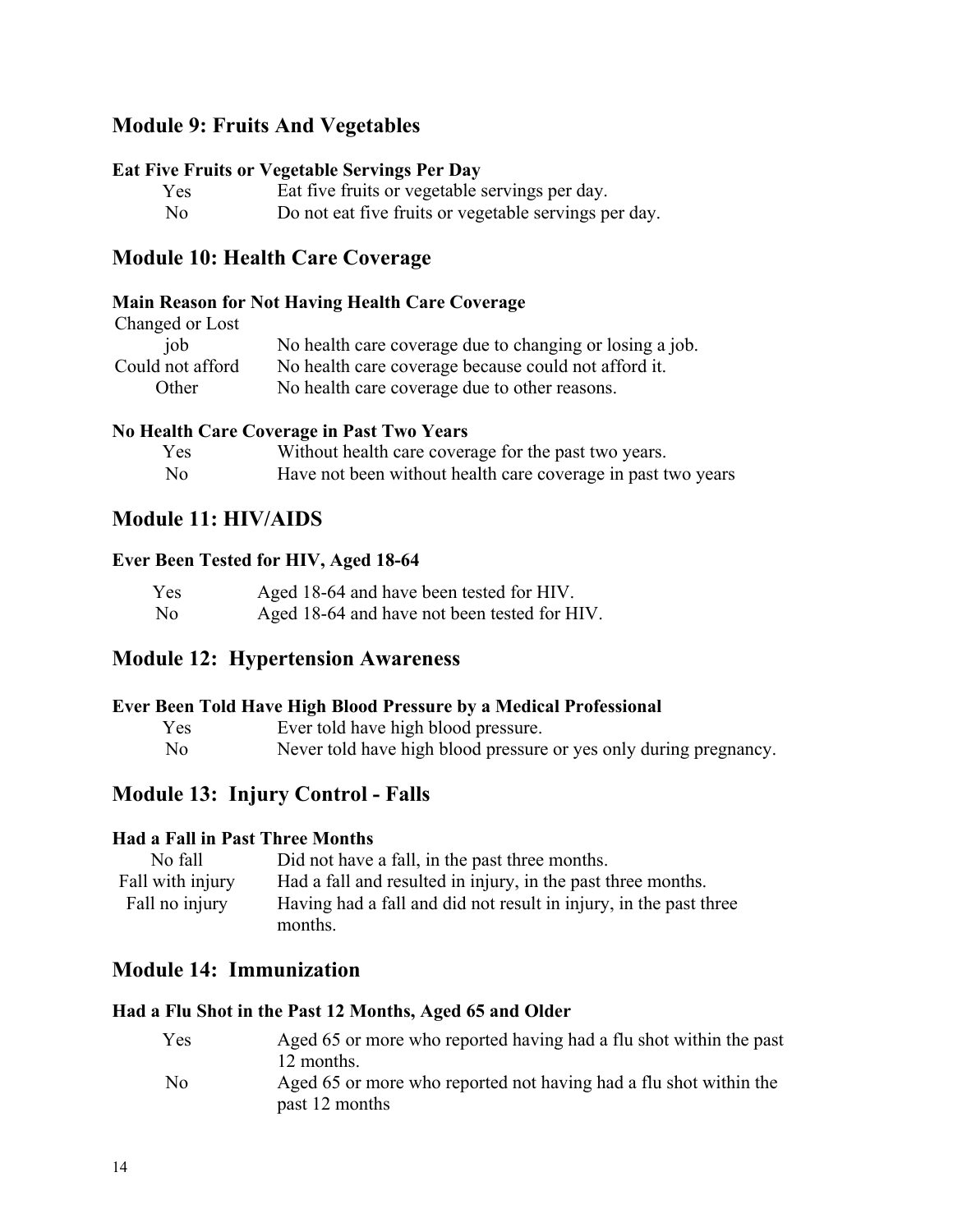#### <span id="page-14-0"></span>**Had a Flu Shot in the Past 12 Months**

- Yes Had a flu shot within the past 12 months, aged 18+.
- No Have not had a flu shot within the past 12 months, aged 18+.

# **Ever Had a Pneumonia Shot, Aged 65 and Older**

| Yes            | Aged 65 or more who reported having a pneumonia shot.         |
|----------------|---------------------------------------------------------------|
| N <sub>0</sub> | Aged 65 or more who reported not having had a pneumonia shot. |

#### **Ever Had a Pneumonia Shot**

| Yes            | Ever had pneumonia shot.                         |
|----------------|--------------------------------------------------|
| N <sub>0</sub> | Did not report ever having had a pneumonia shot. |

# **Module 15: Oral Health**

### **Have Had Permanent Teeth Removed because of Tooth Decay or Gum Disease**

| Yes            | Have had permanent teeth removed because of tooth decay or gum |
|----------------|----------------------------------------------------------------|
|                | disease.                                                       |
| N <sub>0</sub> | Have had no permanent teeth removed of tooth decay or gum      |
|                | disease.                                                       |

#### **Having Seen a Dental Professional in the Past 12 Months**

| Yes  | Had dental visit or teeth cleaning visit in the past year.            |
|------|-----------------------------------------------------------------------|
| - No | Did not have a dental visit or teeth cleaning visit in the past year. |

# **Module 16: Physical Activity**

### **Work-Related Activity**

| Mostly sitting or |                                                       |
|-------------------|-------------------------------------------------------|
| standing          | Work- related activity of mostly sitting or standing. |
| Mostly walking    | Work-related activity of mostly walking.              |
| Mostly heavy      |                                                       |
| labor             | Work-related activity as mostly heavy labor.          |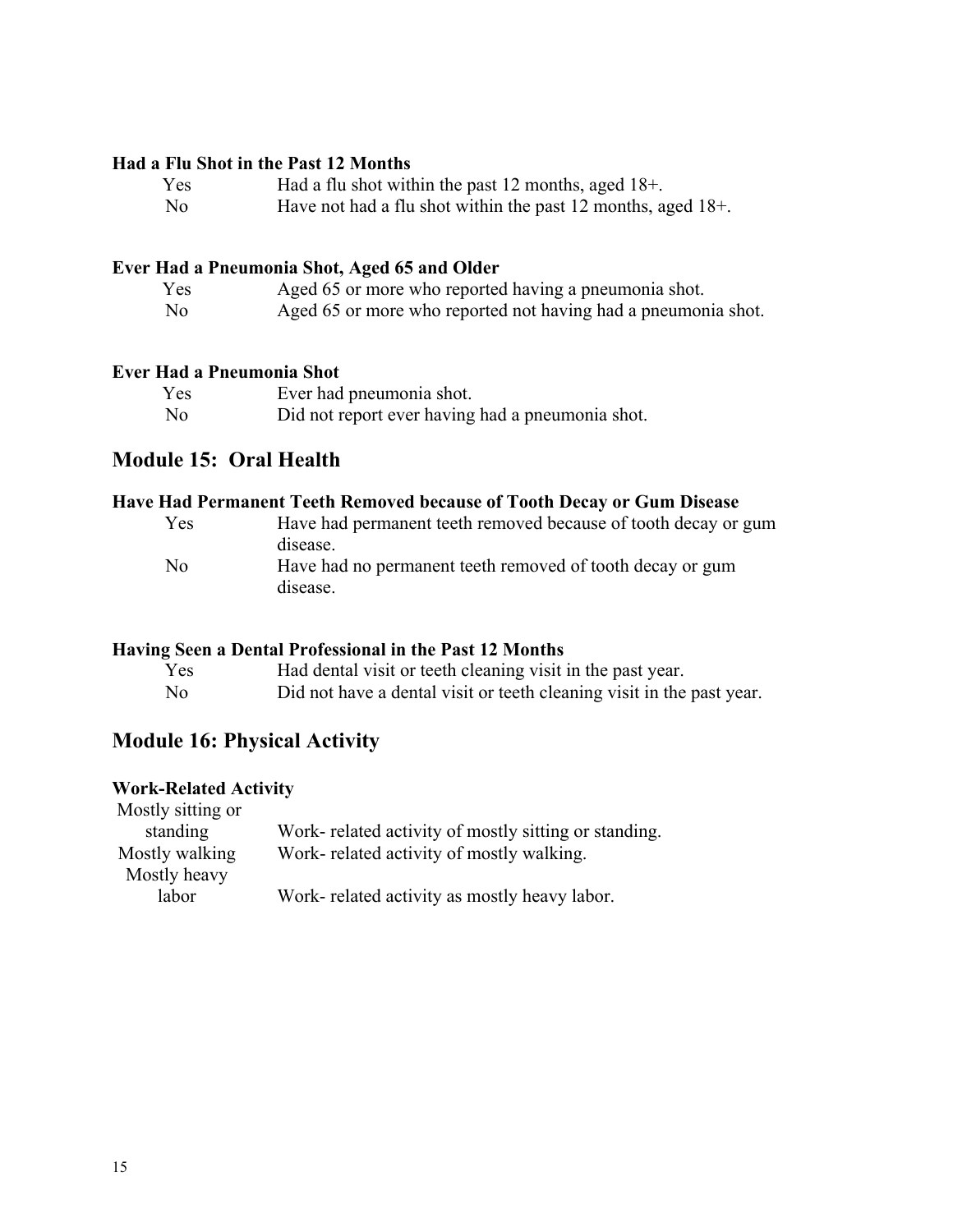### **Moderate Physical Activity (Moderate Exercise: 30 or more minutes per day and 5 or more days per week)**

| Meet Moderate |                                                                     |
|---------------|---------------------------------------------------------------------|
| Objective     | Meet moderate physical activity recommendations.                    |
| Insufficient  |                                                                     |
| Moderate      | Moderate physical activity but insufficient days or minutes to meet |
| Activity      | recommendations.                                                    |
| No Moderate   |                                                                     |
| Activity      | Did not report moderate physical activity.                          |

# **Vigorous Physical Activity (Vigorous Exercise: 20 or more minutes per day and 3 or more days per week)**

| Meet recommendations for vigorous physical activity.                |
|---------------------------------------------------------------------|
| Vigorous physical activity but insufficient days or minutes to meet |
| recommendations.                                                    |
|                                                                     |
| Did not report vigorous physical activity.                          |
|                                                                     |

### **Meet Recommendations for Moderate or Vigorous Physical Activity**

| Meet Objective | Meet recommendations for moderate or vigorous physical activity.   |
|----------------|--------------------------------------------------------------------|
| Insufficient   | Moderate or vigorous physical activity but insufficient amounts to |
| Activity       | meet recommendations.                                              |
| No Activity    | Did not meet recommendations for moderate or vigorous physical     |
|                | activity.                                                          |

### **Any Physical Activity or Exercise**

| Yes            | Any leisure-time physical exercise or any moderate or vigorous |
|----------------|----------------------------------------------------------------|
|                | exercise.                                                      |
| N <sub>0</sub> | No leisure-time physical activity or no moderate or vigorous   |
|                | exercise.                                                      |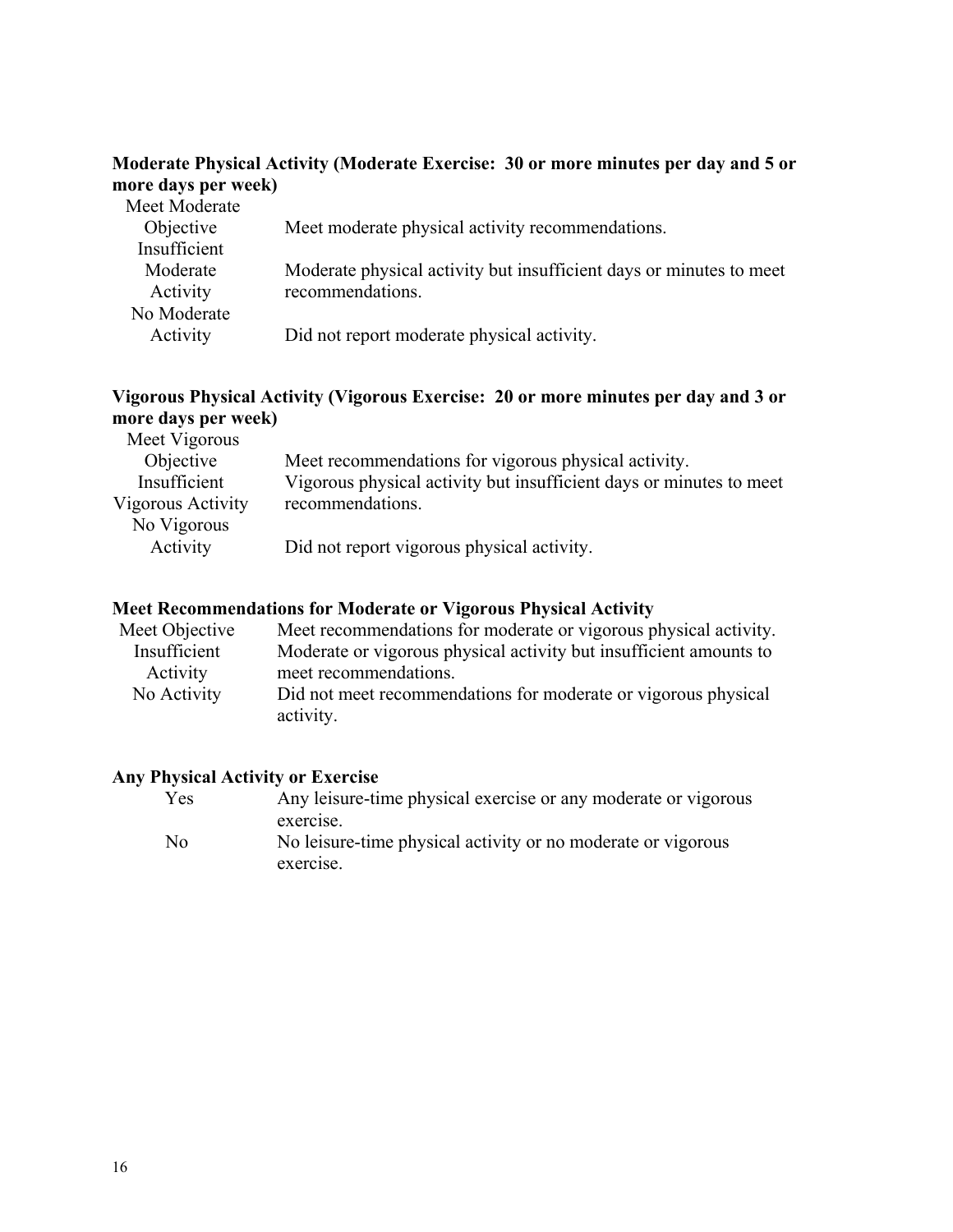# <span id="page-16-0"></span>**Module 17: Skin Cancer**

#### **Had a Severe Sunburn Lasting 12 Hours in Past 12 Months**

| Yes  | Had severe sunburn lasting at least 12 hours in past 12 months.   |
|------|-------------------------------------------------------------------|
| - No | Did not have a severe sunburn lasting 12 hours in past 12 months. |

#### **Number of Severe Sunburns Lasting 12 hours in Past 12 months**

| 3 or more | Had 3 or more severe sunburns lasting 12 or more hours in past 12   |
|-----------|---------------------------------------------------------------------|
|           | months.                                                             |
| $1 - 2$   | Had 1-2 severe sunburns lasting 12 or more hours in past 12 months. |
| none      | Did not have severe sunburn lasting 12 or more hours in past 12     |
|           | months.                                                             |

# **Module 18: Social Context**

### **Neighborhood Safety**

| Extremely or    | Self reported measurement of neighborhood safety being extremely   |
|-----------------|--------------------------------------------------------------------|
| quite safe      | or quite safe                                                      |
| Slightly or not | Self reported measurement of neighborhood safety being slightly or |
| safe            | not at all safe                                                    |

### **Living Arrangements**

| Own  | Self reported $-$ own home               |
|------|------------------------------------------|
| Rent | Self reported living arrangement as rent |

#### **Lived at Current Address 2 or More Years**

| Yes            | Lived at current address 2 or more years        |
|----------------|-------------------------------------------------|
| N <sub>0</sub> | Did not live at current address 2 or more years |

# **Concerned about Having Enough Food for You or Your Family in Past 30**

**Days** 

| Yes            | Concerned about having enough food for family in past 30 days     |
|----------------|-------------------------------------------------------------------|
| N <sub>0</sub> | Not concerned about having enough food for family in past 30 days |

# **Module 19: Tobacco Consumption**

### **Number of Cigarettes Smoked per Day Among Everyday Smokers**

| 1-10 cigarettes | Smoke 1-10 cigarettes per day, among everyday smokers            |
|-----------------|------------------------------------------------------------------|
| \$11 cigarettes | Smoke greater than 11 cigarettes per day, among everyday smokers |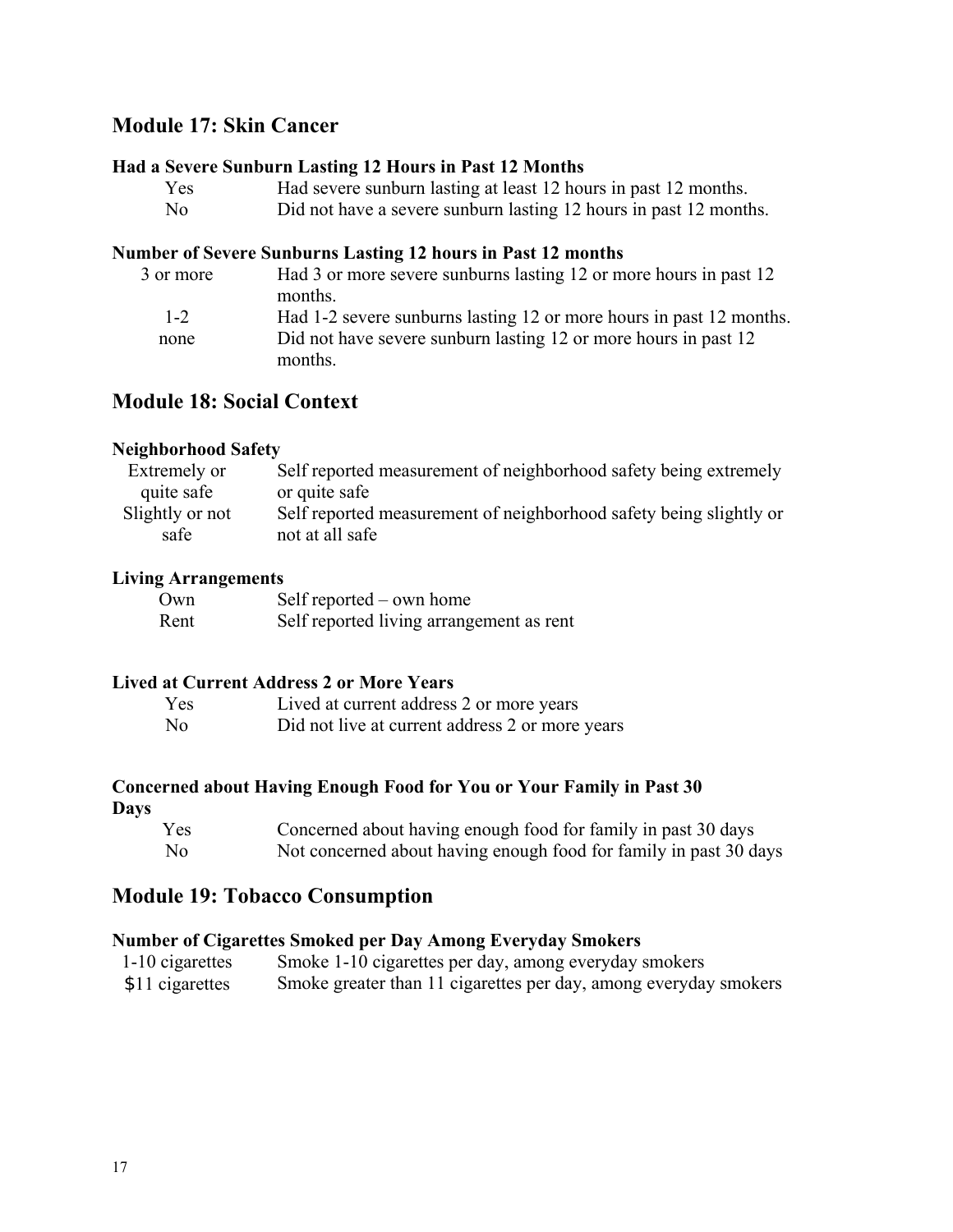# <span id="page-17-0"></span>**Module 20: Tobacco – Media**

#### **Heard, Read or Seen Information about the Effects of Tobacco from Television**

| Yes            | Heard, read or seen information about the effects of tobacco from                                                          |
|----------------|----------------------------------------------------------------------------------------------------------------------------|
| N <sub>o</sub> | television.<br>Sometimes, seldom or never heard, read or seen information about<br>the effects of tobacco from television. |
|                | Heard, Read or Seen Information about the Effects of Tobacco from Radio                                                    |
| Yes            | Heard, read or seen information about the effects of tobacco from<br>radio.                                                |
| N <sub>o</sub> | Sometimes, seldom or never heard, read or seen information about<br>the effects of tobacco from radio.                     |
|                | Heard, Read or Seen Information about the Effects of Tobacco from Billboards                                               |
| Yes            | Heard, read or seen information about the effects of tobacco from<br>billboards.                                           |
| N <sub>o</sub> | Sometimes, seldom or never heard, read or seen information about<br>the effects of tobacco from billboards.                |
|                | Heard, Read or Seen Information about the Effects of Tobacco from Buses                                                    |
| Yes            | Heard, read or seen information about the effects of tobacco from<br>buses.                                                |
| N <sub>o</sub> | Sometimes, seldom or never heard, read or seen information about<br>the effects of tobacco from buses.                     |
|                | Heard, Read or Seen Information about the Effects of Tobacco from Magazines                                                |
| Yes            | Heard, read or seen information about the effects of tobacco from<br>magazines.                                            |
| N <sub>o</sub> | Sometimes, seldom or never heard, read or seen information about<br>the effects of tobacco from magazines.                 |
|                | Heard, Read or Seen Information about the Effects of Tobacco from Website                                                  |
| Yes            | Heard, read or seen information about the effects of tobacco from<br>website.                                              |
| N <sub>o</sub> | Sometimes, seldom or never heard, read or seen information about<br>the effects of tobacco from website.                   |
|                | Heard, Read or Seen Information about the Effects of Tobacco from Movie Theater                                            |
| Yes            | Heard, read or seen information about the effects of tobacco from                                                          |

- Heard, read or seen information about the effects of tobacco from movie theater. No Sometimes, seldom or never heard, read or seen information about
	- the effects of tobacco from movie theater.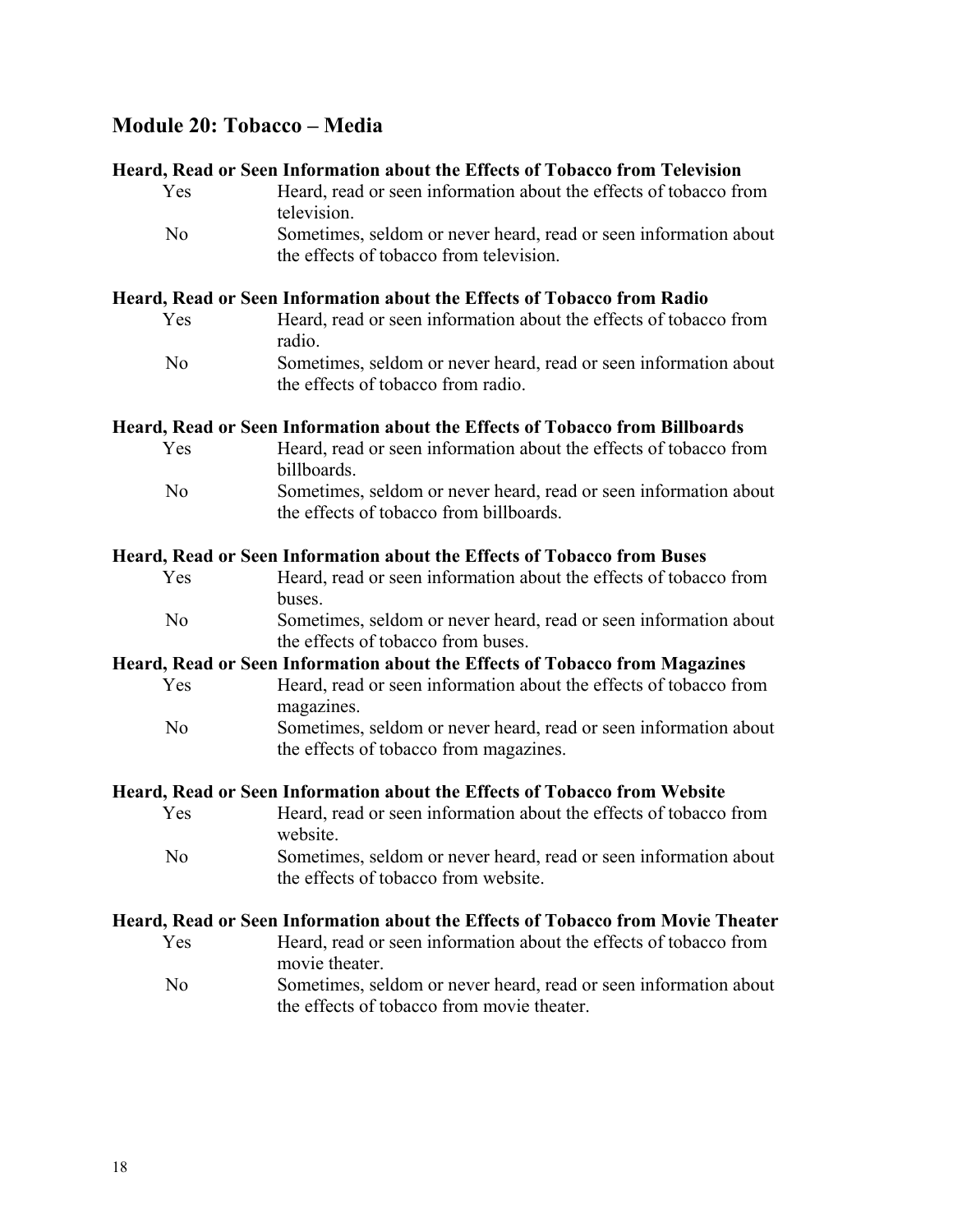### <span id="page-18-0"></span>**Heard or Seen Anti-Tobacco Advertisement that Refers to the NYS Quitline in Past 30 Days**

| Yes            | Heard or seen information about the NYS Quitline in the past 30 |
|----------------|-----------------------------------------------------------------|
|                | days.                                                           |
| N <sub>0</sub> | Had not heard or seen information about the NYS Quittine in the |
|                | past 30 days.                                                   |

# **Module 21: Tobacco – Other Products**

**Ever Used or Tried Any Smokeless Tobacco Products such as Chewing Tobacco or Snuff** 

| Yes            | Ever used or tried any smokeless tobacco products such as chewing |
|----------------|-------------------------------------------------------------------|
|                | tobacco or snuff.                                                 |
| N <sub>0</sub> | Have never used or tried any smokeless tobacco products such as   |
|                | chewing tobacco or snuff.                                         |

# **Module 22: Tobacco – Work Site ETS (Environmental Tobacco Smoke) Work Indoors Most of the Time**

| Yes            | Work indoors most of the time.        |
|----------------|---------------------------------------|
| N <sub>0</sub> | Do not work indoors most of the time. |

#### **Smoking Policy at Work Place among Indoor Workers**

| Not allowed                                                                                | Smoking is not allowed anywhere at work place among indoor     |
|--------------------------------------------------------------------------------------------|----------------------------------------------------------------|
| anywhere                                                                                   | workers.                                                       |
| Allowed in some                                                                            | Smoking is allowed in some or all places at work place among   |
| or all places                                                                              | indoor workers.                                                |
| No official                                                                                | No official smoking policy at work place among indoor workers. |
| policy                                                                                     |                                                                |
| $\mathbf{M}$ $\mathbf{I}$ $\mathbf{A}$ $\mathbf{A}$ $\mathbf{A}$ $\mathbf{I}$ $\mathbf{I}$ |                                                                |

# **Module 23: Seatbelts**

#### **Use Seatbelt When Ride or Drive in a Car (Always, Nearly Always or Never ride in a Car)**

| Yes  | Always or nearly always use a seatbelt when they ride or drive in a  |
|------|----------------------------------------------------------------------|
|      | car or they never drive or ride in a car.                            |
| - No | Sometimes, seldom or never use a seatbelt when they ride or drive in |
|      | a car.                                                               |

### **Use Seatbelt When Ride or Drive in a Car (Always or Never ride in a Car)**

ride or drive in a car

| Yes            | Always use a seatbelt when they ride or drive in a car or they never |
|----------------|----------------------------------------------------------------------|
|                | drive or ride in a car                                               |
| N <sub>0</sub> | Nearly always, sometimes, seldom or never use a seatbelt when they   |